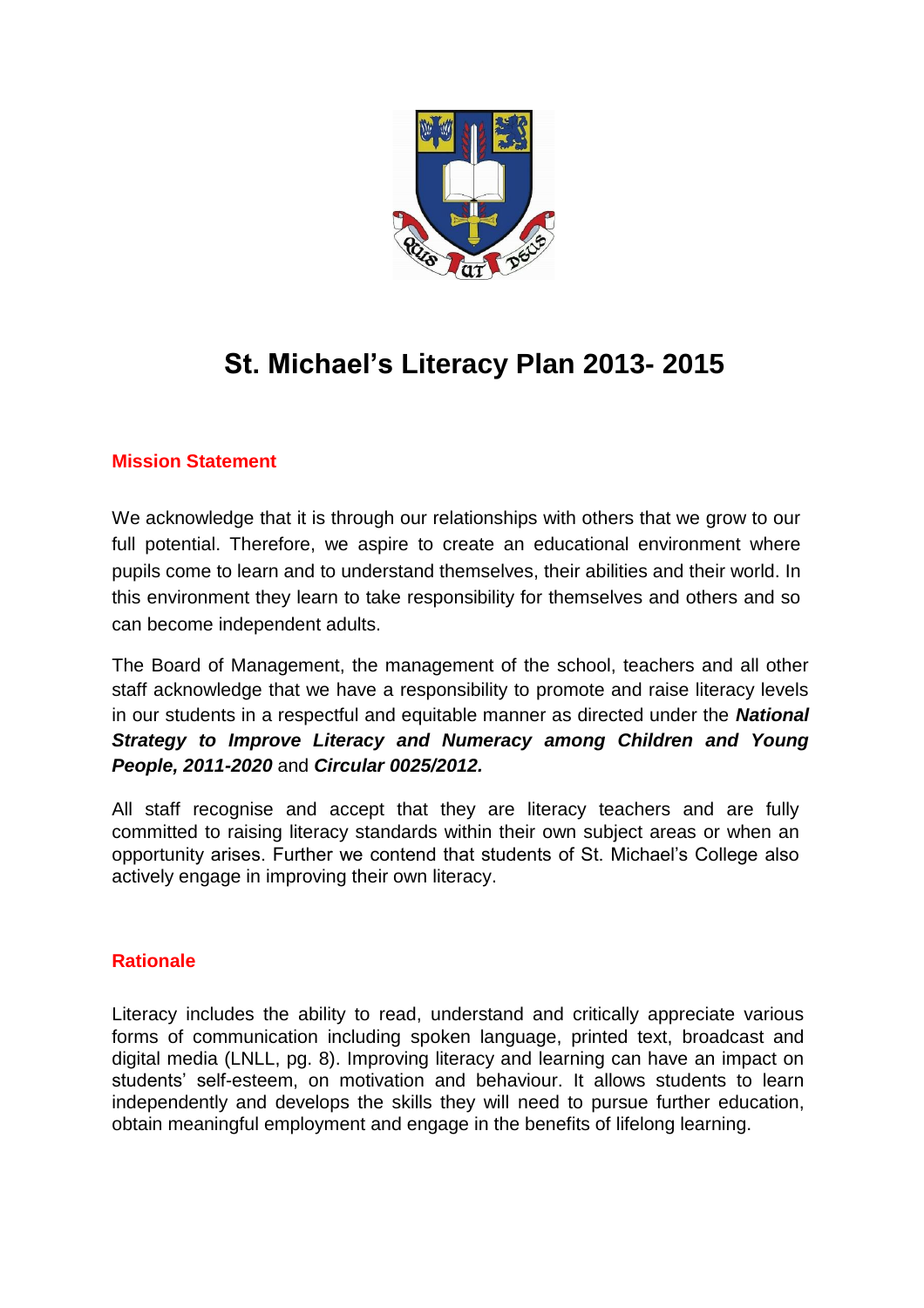# **AIMS: 2013-2015**

#### **Initiatives**

- Build up the library as a resource and encourage students and teachers with class students to use the library regularly.
- Focus on students within St. Michael's College who are in lower streams displaying literacy difficulties. This focus will not negate school's responsibility to ensure all students attain the highest levels of literacy.
- Introduce specific learning methodologies in each subject department and update literacy plan in each subject department.
- Alterations of class white boards to facilitate concept focus in all classes. (Partitioning of white board with left hand column for one-quarter of board used for this purpose).
- Integrate Literacy initiative into new curricula such as course work and short courses as well as standardised testing envisaged to be in place for English reading and Maths, as part by of new Junior Certificate programme from 2014 onwards.
- Provision for staff CPD as offered by Educational Centres and PDST
- All subject Departments and all subject teachers to produce a literacy plan within all plans.

#### **Special Educational Needs**

Enhance present structures in place currently, fully complying with legislative requirements as enshrined by EPSEN Act (2004). Liaise with Learning Support teachers and post holder for Special Needs, Ms. J. Delaney and access SESS (Special Education Supports Service) on line resource library to differentiate and meet needs of students with learning challenges.

#### **School Self Evaluation**

Four Staff committees in place since May 2010. Two new Committees **(Literacy and Numeracy Committees established in September 2012),** as part of Croke Park hours, to put forward guidelines and areas to be identified. These meetings are chaired by WSPD coordinator.